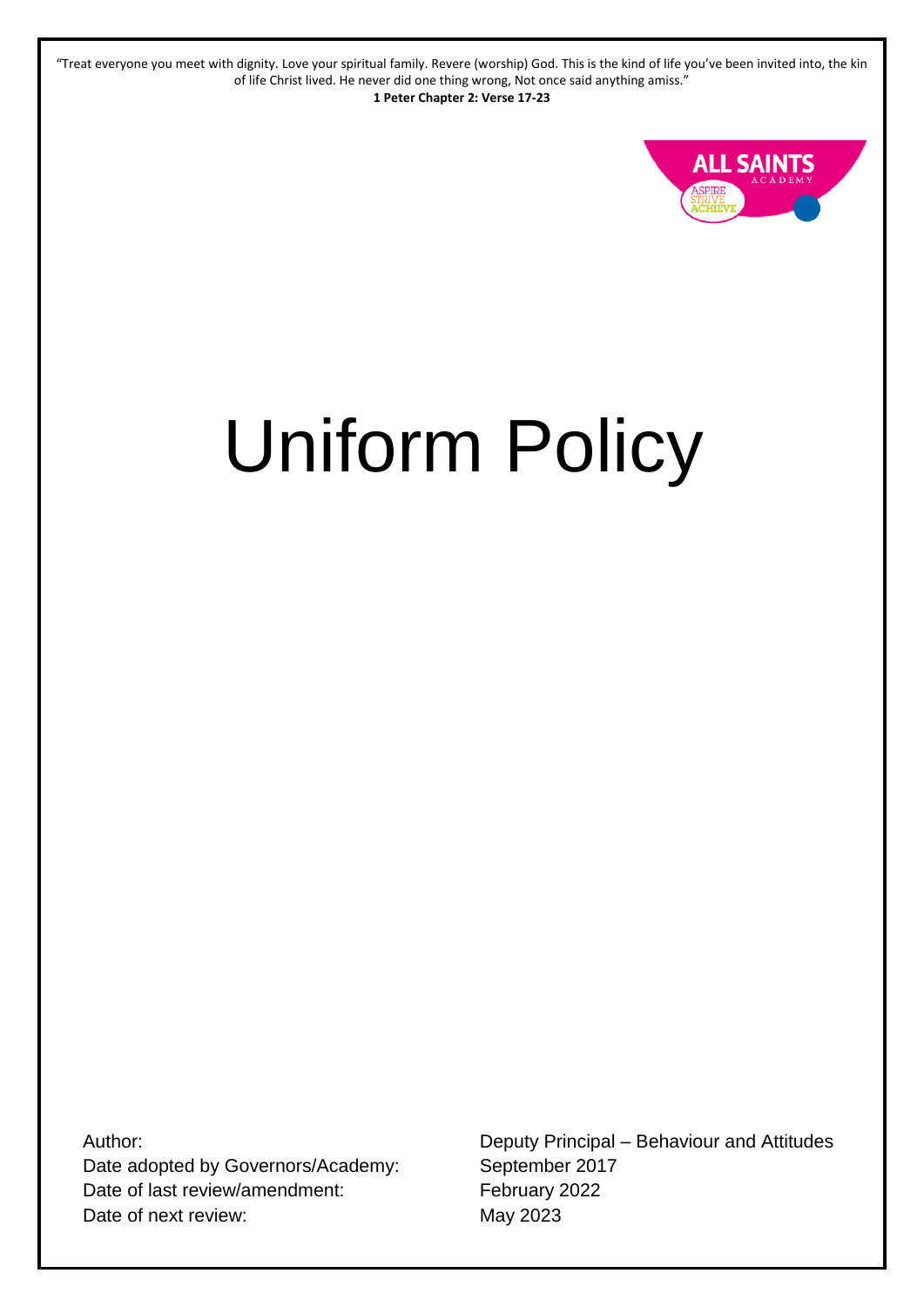#### **Introduction**

Our Academy vision is "Living Well Together with Dignity, Faith and Hope". We aspire to take dignified decisions and afford dignity to all members of our community, regardless of background or circumstance. Our position as a Voluntary Aided Church Academy means that the Christian faith has a central role in all of our actions and decisions. We strive for excellence in all that we do, enabling our student to transform their lives and to hope for happy and successful futures.

Our vision encompasses respect and care for our appearance and presentation. We know that uniform plays a valuable role in contributing to the ethos of the Academy and sets an appropriate tone. It instils pride, supports positive behaviour and discipline and encourages identity with the Academy. Uniform can also be an important device in protecting children from social pressures to dress in a particular way.

#### **Our Uniform**

All Saints Academy expects all students to wear correct uniform every day, as detailed in below. Uniform which displays the school logo, or contains specific school colours, is only available to buy through Prestige, Flitwick whose details are provided at the end of this policy. These items are marked with a single asterix.

- Blazer\* black single breasted with integral Academy badge
- White shirt buttoned to neck with Academy tie
- Clip on Tie\*\* in House colours (only available from the Academy)
- Black trousers (with Academy logo for girls\*)
- Black skirt\* (for girls) length no more than 10cm above the knee with Academy logo
- Black socks for boys, black socks or black/neutral tights for girls
- Smart plain black leather shoes, we will accept Kickers shoes/boots (trainer styles are not acceptable)

## **PE Uniform (indoors & outdoors)**

**Boys and girls** 

- Black / blue reversible top\*
- Black / blue sport top\*
- Black / blue shorts\*
- Plain black tracksuit bottoms
- Black Rugby / Football socks
- Studded boots
- Outdoor trainers
- Indoor trainers **WITHOUT** black soles
- Gum Shield appropriate for rugby and hockey
- Shin Guards appropriate for football and hockey
- Black sport skins (long sleeve thin tops and thin long leg base layer) for winter months
- In cold weather, black/dark blue hats and gloves may be worn.

### **Dance Uniform**

- Girls plain black fitted tee-shirt, and either black leggings or fitted and stretchy dance trousers
- Boys plain black tee-shirt and black 'stretchy' tracksuit bottoms, both fairly close fitting

### **Our Expectations**

We have high expectations on personal presentation. All students are expected to follow these expectations consistently and without question when on the Academy site. When students are off the Academy site and still wearing our uniform, they are expected to represent us with dignity.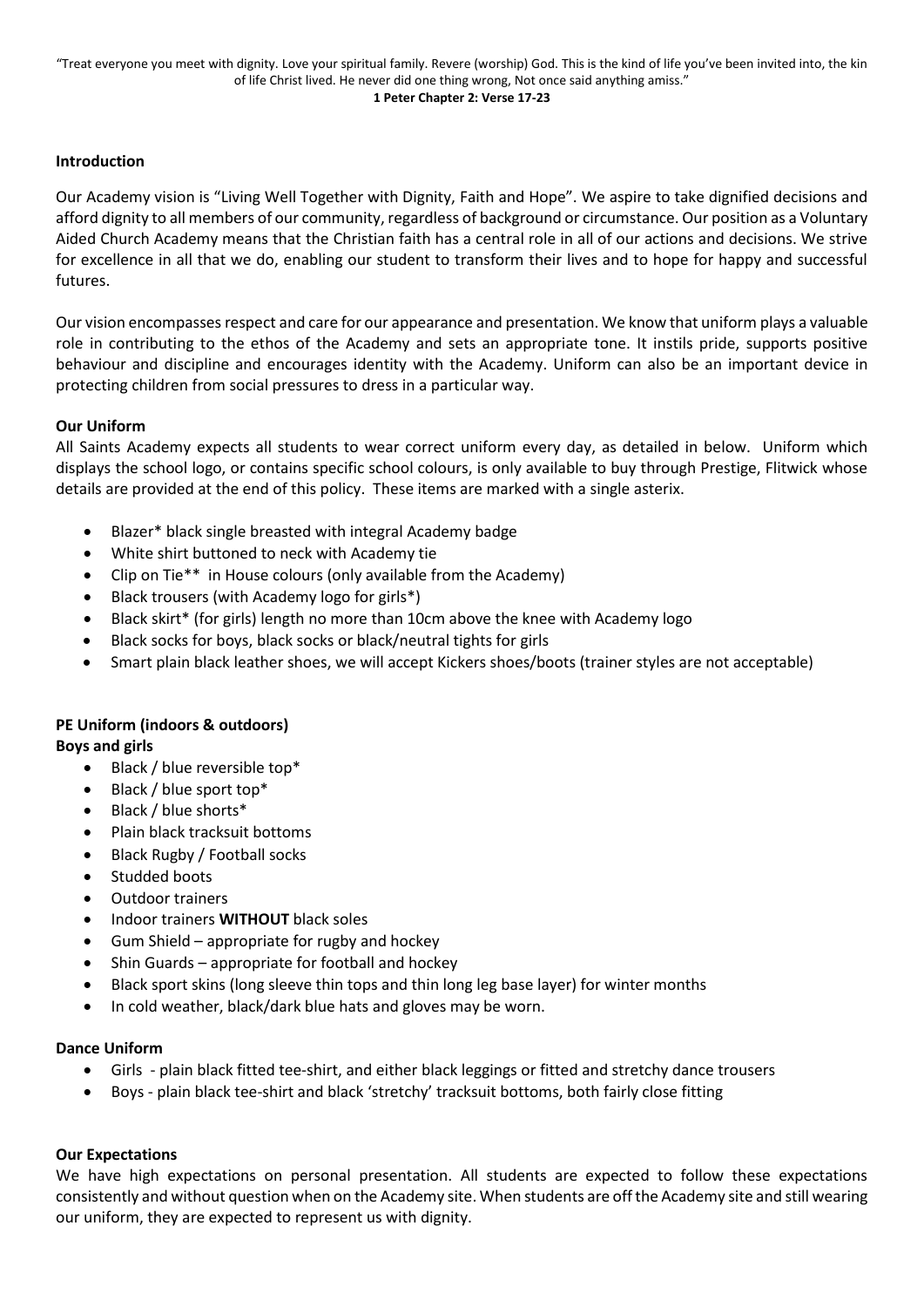#### **Year 7 to Year 11**

- The school blazer is to be worn **at all times** unless otherwise directed by the Executive Principal during the Summer Term. Students may ask to take their blazer off if they are hot in lessons, but they must leave lessons with their blazer on. Blazer sleeves should not be rolled or pushed up.
- Shirts are to be tucked in at all times.
- House ties must be worn at all times. Other ties are not permitted.
- Skirt length should be no more than 10cm above the knee and bear the Academy logo. Tube skirts, or similar, do not meet uniform expectations and are not permitted
- Girls' trousers should be of the expected style and bear the Academy logo. Black leggings, jeans, or similar, do not meet uniform expectations and are not permitted.
- Boys' trousers should be of the expected style. Jeans, or similar, do not meet uniform expectations and are not permitted
- Shoes should be black school shoes. Trainers, soft soled shoes, casual boots/shoes, suede shoes, stiletto heels, sling back shoes, strappy sandals, canvas shoes or pumps do not meet uniform expectations and are not permitted. Sport shoe companies label some of their products as 'school shoes' but these do not meet uniform expectations and are also not permitted.
- Students may wear a plain, black, V-neck knitted jumper in addition to their blazer in cold weather. This should be worn underneath the blazer and is not a replacement for blazers. Other styles or sweatshirts are not permitted.
- We encourage wearing suitable coats during cold periods. Coats/hoodies, or similar, must be removed on arrival and stored in lockers, where possible. These items must not be worn around the Academy during the day.
- Sports caps, patterned or designer hats must not be work during the school day
- A suitable school bag is required large enough to carry exercise books and equipment.

During PE and Dance lessons

- NO jewellery is to be worn
- Long hair must be tied back

There is a PE kit policy in place at All Saints Academy. In order to drive up standards and increase participation levels within Physical Education and Sport we are operating a 'No Note' policy within the Curriculum Area. This means all students will be expected to have their PE kit for every PE lesson with the only exception being if a student has a note from their parent/carer. If a student is unable to participate for more than two weeks, a doctor's or medical note is required.

A B1 sanction is issued for the first time PE kit is forgotten in a half term; this increases to a B2 sanction for subsequent instances of forgotten PE kit.

#### **Hair**

Hair must be of **one natural colour** and of a **moderate style**. No extremes of hair style are permitted, except on religious or cultural grounds.

#### **Jewellery**

- Plain silver or gold studs measuring no more than 3mm in size, may be worn as a single matching pair only, with one stud in each ear lobe
- One plain gold or silver ring may be worn
- Chains and bracelets are **not** permitted
- Facial and any other visible body piercings are strongly discouraged. We respect students' right to wear what they wish to in their own time but, if they have piercings of this kind, these should be covered by flesh coloured retainers whilst in school or representing the Academy.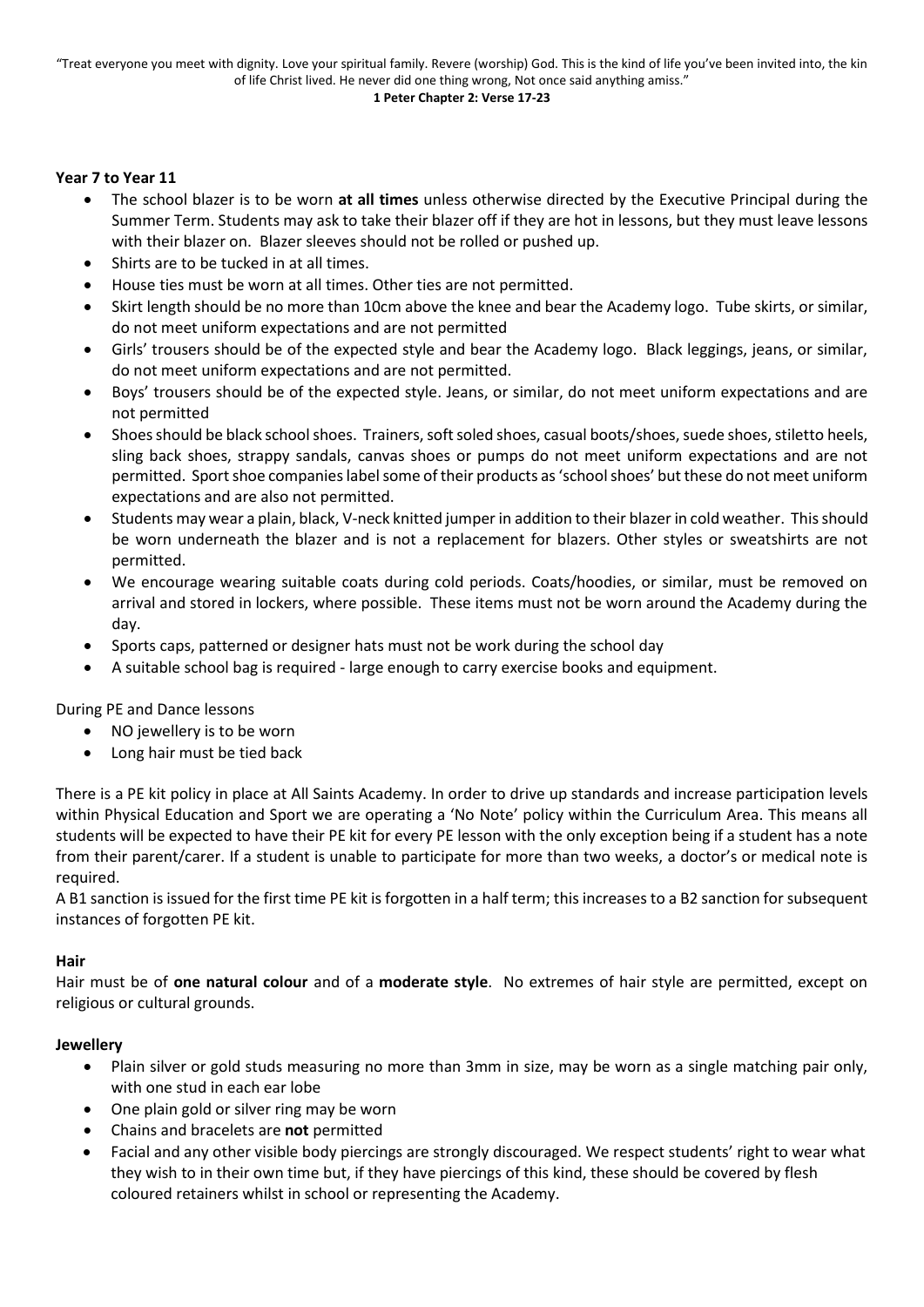"Treat everyone you meet with dignity. Love your spiritual family. Revere (worship) God. This is the kind of life you've been invited into, the kin of life Christ lived. He never did one thing wrong, Not once said anything amiss."

#### **1 Peter Chapter 2: Verse 17-23**

#### **Make-Up**

Any make-up worn must be discreet. **Tattoos are not permitted under any circumstances.**

#### **Nails**

Students are not permitted to wear false nails, either full nails or extensions. Should students wish to wear nail polish for school, this should only be **clear nail varnish** for the purpose of protecting weak nails.

#### **Eyelashes**

Students are not permitted to wear false eyelashes.

#### **Contact Lenses**

If students need to wear corrective lenses, these should be **clear in colour**. Coloured lenses or those for fashion/cosmetic purposes must not be worn.

#### **Issues with Uniform**

Wearing the correct uniform is part of the Academy's behaviour policy and all students must wear the correct uniform every day. The following is in place if there are uniform issues:

| <b>Remedied immediately</b>    |                                                                                   |  |
|--------------------------------|-----------------------------------------------------------------------------------|--|
| Piercings.<br>One pair of stud | If the student has more piercings they will be asked to remove them and given     |  |
| earrings (one in each ear)     | retainers. Tongue piercings are not permitted.                                    |  |
| House tie                      | If the student does not have a house they will be given a house tie for the day.  |  |
| Socks                          | If the student does not have black socks they will be given a pair of brand new   |  |
|                                | black socks to wear.                                                              |  |
| Shoes                          | If the student does not have black school shoes they will be lent a pair of shoes |  |
|                                | for the day.                                                                      |  |
| Eyelashes                      | If the student is wearing false eyelashes they will remove the eyelashes          |  |
|                                | themselves.                                                                       |  |
| Tights - Black or neutral      | If tights are ripped the student will be given a pair of brand new tights.        |  |
| Blazer                         | If the student does not have their blazer, they will be lent one for the day.     |  |

If students refuse any of these immediate remedies a call will be made home. If the call home does not result in the situation being remedied then, with parental agreement, the student will be authorised an absence to return home to collect their own items.

| <b>Remedied the Same Day</b> |                                                                                                                                                                                                                                                                                                                                                                                                                                                                                                            |  |
|------------------------------|------------------------------------------------------------------------------------------------------------------------------------------------------------------------------------------------------------------------------------------------------------------------------------------------------------------------------------------------------------------------------------------------------------------------------------------------------------------------------------------------------------|--|
| <b>Nails</b>                 | If a student has false nails or nail varnish that is not clear they are to leave site to have the nails/nail<br>colour removed. This will be communicated with parents/carers before students are given permission<br>to leave site with the expectation that they return on the same day. This will be marked as an authorised<br>absence for one day only. If the student cannot leave site due to their age or other considerations they<br>will be placed into isolation for the remainder of the day. |  |
|                              | If there is a refusal to make arrangements for the nails to be removed a suspension may be applied.                                                                                                                                                                                                                                                                                                                                                                                                        |  |

|      | <b>Remedied within Three Days</b>                                                                                                                                        |
|------|--------------------------------------------------------------------------------------------------------------------------------------------------------------------------|
| Hair | If hair is not of one natural colour or is of an extreme style, parents will be contacted and the hair must<br>be rectified within three days (this includes Saturdays). |
|      | If there is a refusal to make an appointment for hair colour to be corrected a suspension may be applied.                                                                |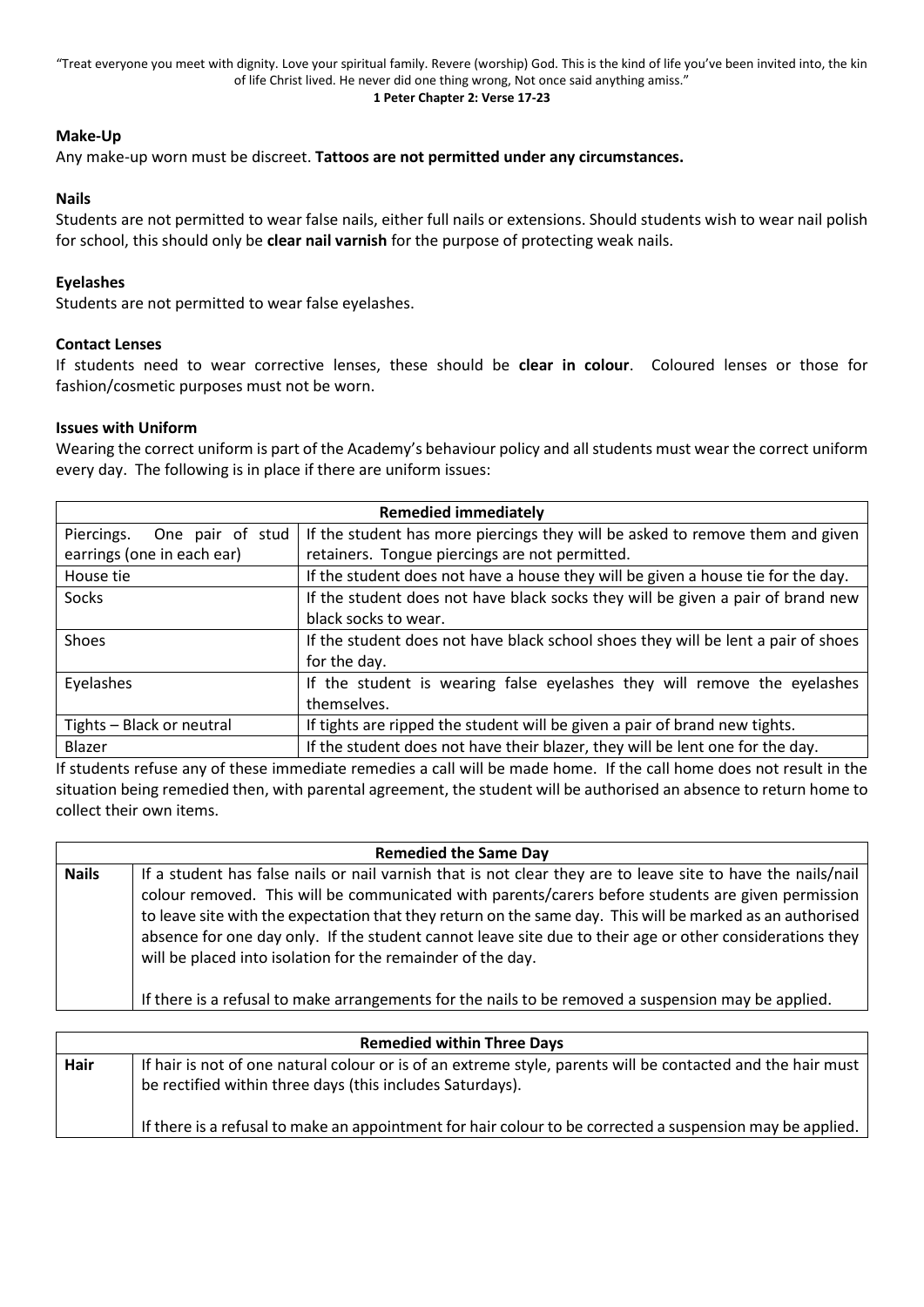#### **1 Peter Chapter 2: Verse 17-23**

### **Support for Parents/Carers**

We provide every Year 7 student who joins the Academy in September with a free set of uniform believing this gives all students the dignity of being able to meet our expectations equally. We provide additional support through our Pupil Premium and Hardship Funds where families may be struggling to replace outgrown uniform.

#### **Sixth Form**

We expect our Sixth Form students to dress in business suits or in co-ordinating tailored skirt/trousers and jacket, and looking smart.

- *Male students* either a business suit or a co-ordinating formal suit jacket and smart trousers, collared shirt and tie. Leather shoes are to be worn, **not** trainers or canvas shoes.
- *Female students* either a business suit or co-ordinating tailored skirt/trousers (no leggings allowed) and jacket with a blouse/tailored top (long/short/capped sleeve – shoulders must be covered) which would be worn in a **professional** environment. Leather shoes are to be worn, **not** trainers or canvas shoes.
- In cold weather, a smart, plain-knit jumper or cardigan may be worn under jackets, but not in place of. **Jackets must be worn at all times.**
- Those students participating in sporting and performing arts activities, which require a change of clothes, should wear them for the specified time only. Students must arrive and leave the Academy in business suits.

#### **Clothing, accessories and personal appearance which are considered inappropriate and unprofessional**

- Miniskirts/dresses length of skirt must be no more than 10cm above the knee
- Shorts of any kind
- Lycra cycling shorts or skin tight leggings
- Three quarter length trousers
- Transparent or 'see through' blouses, dresses, shirts, skirts, trousers
- Very tight clothing
- Any adornment such as chains or spikes that reasonably could be perceived as or used as a weapon
- Any symbols, styles or attire frequently associated with intimidation, violence of violent groups
- Tracksuits or combat trousers
- All denim clothing
- Sweatshirts and similar casual tops
- Clothing with tears, holes and rips
- Low-cut T shirts or blouses
- Crop tops, vest tops or strappy tops
- Flip flops or similar backless sandals
- Political, trade union badges or emblems
- Items of clothing bearing large logos or graphics, including texts, which could cause offence
- Attire with messages or illustrations that are indecent, vulgar or that advertise any product or service not permitted by law to minors
- Large exposed tattoos (tattoos must remain covered at all times)
- Facial piercings (nose, tongue, eyebrow, upper ear, etc)
- Piercings that could be considered unsightly or threatening to the Academy community, or which are a healthy and safety risk

### **Hair**

Hair must be of **one natural colour** and of a **moderate style**. No extremes of hair style are permitted except on religious or cultural grounds.

#### **Jewellery**

- Plain silver or gold studs measuring no more than 3mm in size, may be worn as a single matching pair only, with one stud in each ear lobe
- One plain gold or silver ring may be worn on each hand
- One chain and a discreet bracelet is permitted